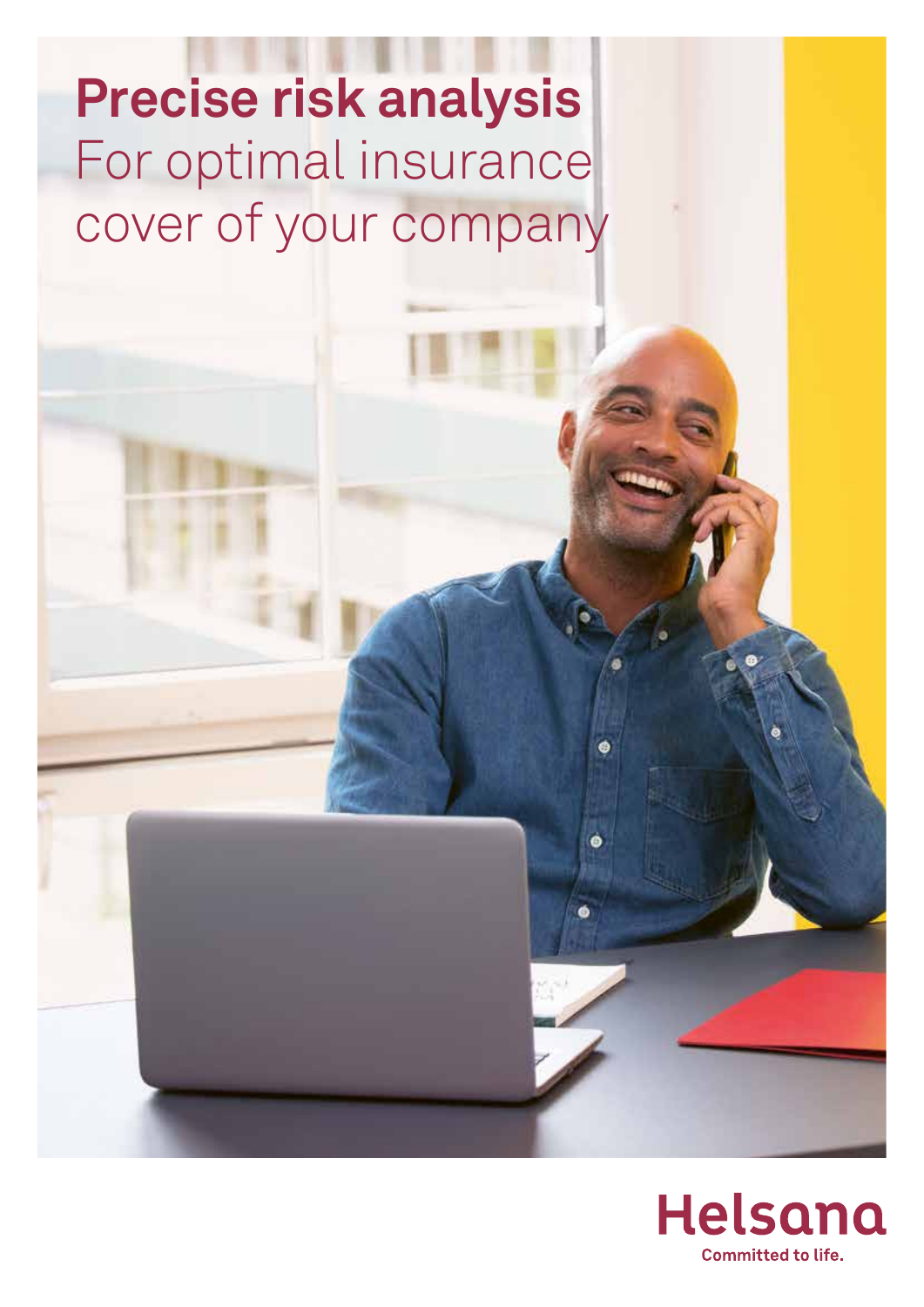## **Your precise risk analysis**

Do you work for yourself? Or do you own your own company? In that case, your insurance cover is particularly important. With the Helsana risk analysis, you will find exactly the right insurance cover. This helps you to reduce risk and also save on premiums. In the event of illness or accident, we offer you insurance cover that is tailored to your needs – unlike many other daily allowance insurers. This means that together, step by step, we determine your optimal amount of insurance.

| Step 1:<br>identify risks        | You should be prepared for absences at any time - due to illness, accident, holidays, military service<br>or for family reasons. This can result in follow-up costs due to unfulfilled customer orders (contractu-<br>al penalties), losses in inventory value, loss of customers and reputational damage.<br>Together, we determine your optimal amount of insurance. Transfer the numbers from points A to<br>C into the fields of the respective subsequent steps. This will result in your insurable annual salary<br>amount under point D. |
|----------------------------------|-------------------------------------------------------------------------------------------------------------------------------------------------------------------------------------------------------------------------------------------------------------------------------------------------------------------------------------------------------------------------------------------------------------------------------------------------------------------------------------------------------------------------------------------------|
| Step 2:<br>reduce risks          | What losses can I expect during my absence? Think about this question. But remember, the more<br>risks you can reduce, the less insurance you need. When making agreements with customers and/or<br>suppliers, factor in the possibility of your absence. Keep your inventory as low as possible. This ap-<br>plies particularly to perishable goods. Think about how you might be able to retain customer loyalty in<br>the event of a shutdown.                                                                                               |
| Step 3:<br>estimate consequences | Estimate the loss of revenue that your absence would cause.<br>- Lower revenue reduces profits.<br>- Fixed costs continue, even in the event of complete revenue loss.<br>- Variable costs, such as material purchases and other expenses, are reduced as a result of de-<br>creased business activity.<br>In the worst case, costs exceed sales and you are left with a loss.                                                                                                                                                                  |
| Step 4:<br>define coverage       | Financial consequences can vary from company to company. If an illness or accident leaves you<br>incapacitated for work, insure against loss of income through Helsana Business Salary daily sickness<br>benefits insurance. The follow-up costs are difficult to quantify and depend heavily on the industry,<br>the size of the company and the duration of the absence. For this reason, you cannot be co-insured.                                                                                                                           |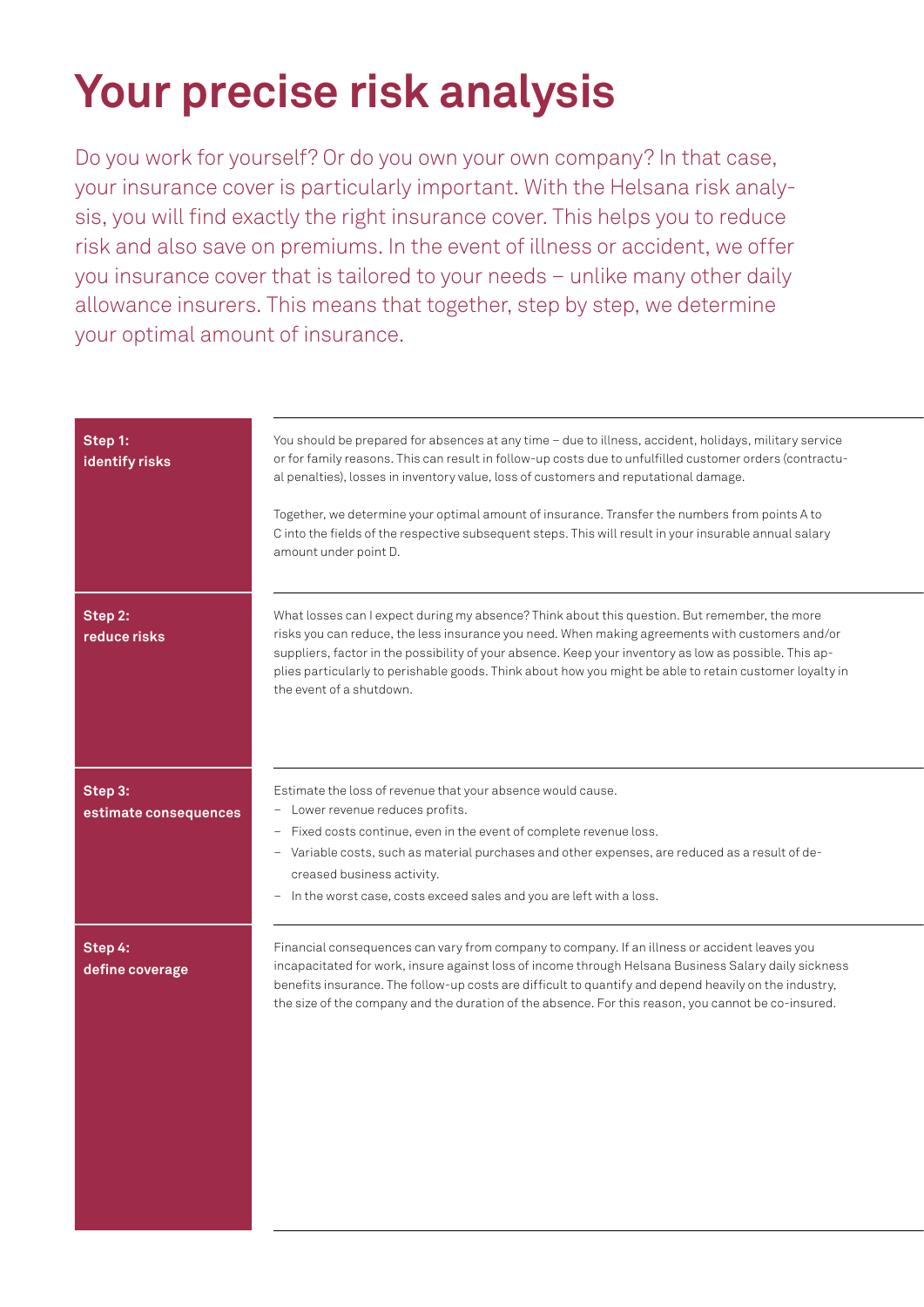### **Benefits in the event of a claim**

- We base our calculations on the figures in your income statement for the last financial year.
- In the event of irregular business operations, the average of the last three financial years may be taken into account.
- For newly established companies, we ignore the income statement for the first two years.
- Even if your income is reduced by 90%, you will still receive 100% of the annual salary amount.
- In addition to income (profit), your fixed costs are also insured.
- Since all customers of Helsana Business Salary daily sickness benefits insurance may assert claims only for actual losses, you benefit from lower premiums.

|                                                                                                                                              |                                                                                                                      | Amounts per year                                                   |
|----------------------------------------------------------------------------------------------------------------------------------------------|----------------------------------------------------------------------------------------------------------------------|--------------------------------------------------------------------|
| Fixed costs<br>(e.g. rent for business premises, personnel costs, insur-<br>ance, interest, leasing rates, etc.)                             | the control of the control of the control of the control of the control of the control of                            |                                                                    |
| Net profit                                                                                                                                   | <u> 1989 - Johann John Stein, markin fan it ferstjer fan it ferstjer fan it ferstjer fan it ferstjer fan it fers</u> |                                                                    |
| Maximum damages                                                                                                                              |                                                                                                                      |                                                                    |
| What are your functions within the company?                                                                                                  |                                                                                                                      |                                                                    |
| Do you have a substitute or can employees or others help<br>out or step in?                                                                  | $\bigcirc$ Yes $\bigcirc$ No If yes, additional costs                                                                |                                                                    |
| Are any external services available?                                                                                                         | $\bigcirc$ Yes $\bigcirc$ No If yes, additional costs                                                                | <b>B</b> CHF <u>_____________________</u>                          |
| Total additional costs for loss mitigation                                                                                                   |                                                                                                                      | CHF <b>CHE</b>                                                     |
| Sales in normal business operations                                                                                                          |                                                                                                                      |                                                                    |
| Revenue loss (estimate)                                                                                                                      | - % x maximum damages                                                                                                |                                                                    |
|                                                                                                                                              | Additional costs for loss mitigation                                                                                 |                                                                    |
| Expected damages                                                                                                                             |                                                                                                                      |                                                                    |
| Do you have other daily allowance insurance                                                                                                  | <u> 1999 - Johann Stein, mars and de Brande</u><br>Waiting period                                                    |                                                                    |
| policies that cover illness or accident?                                                                                                     | Duration of benefits ________________                                                                                |                                                                    |
|                                                                                                                                              | <b>Benefit</b>                                                                                                       |                                                                    |
| Insurable annual salary amount                                                                                                               | C/existing benefits                                                                                                  |                                                                    |
| How long does it take for damage resulting from your ab-<br>sence to be quantified, or how long you can bear the risk of<br>losses yourself? |                                                                                                                      |                                                                    |
|                                                                                                                                              | days                                                                                                                 | Waiting period __________ days                                     |
| In the event of disability, when do your pension<br>benefits begin?                                                                          | after _______ days/months/years                                                                                      | Duration of benefits<br>$\bigcirc$ 365 days<br>$\bigcirc$ 730 days |